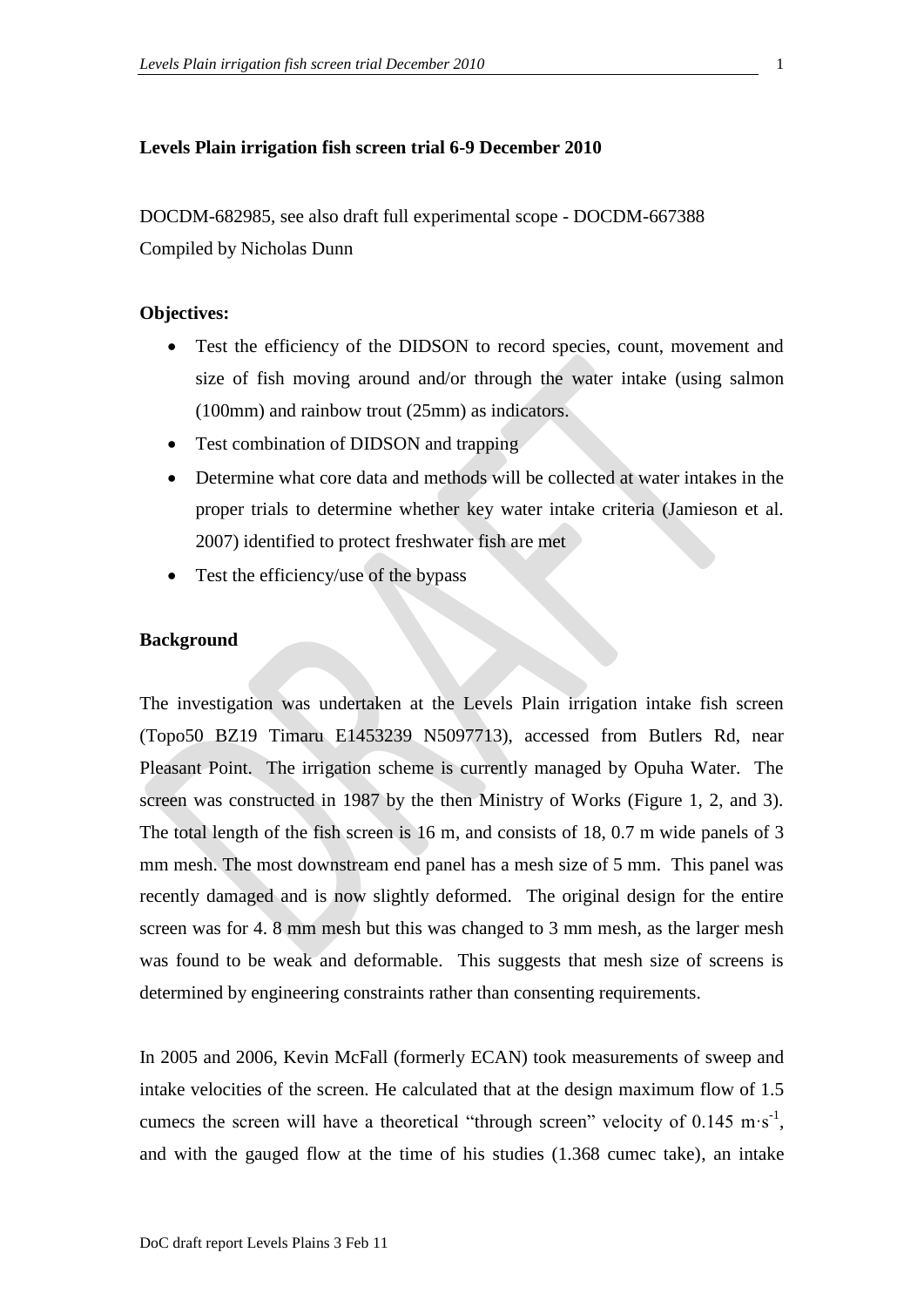velocity of 0.133 m·s<sup>-1</sup>. Using a SonTek doppler FlowTracker, he measured approach velocities of  $0.3 - 0.4 \text{ m} \cdot \text{s}^{-1}$ , while sweep velocities varied between  $0.2 - 0.55 \text{ m} \cdot \text{s}^{-1}$ . These results indicate that while sweep velocities are acceptable, measured and theoretical approach velocities are both higher than optimal. During the present study, Mark Webb (Central South Island Fish and Game) measured a mean approach velocity of  $0.436 \text{ m} \cdot \text{s}^{-1}$  at  $0.6 \text{ x } depth$ , 20 cm in front of the screen using a Gurley current meter. Measured velocities ranged from  $0.312 - 0.536$  m·s<sup>-1</sup> at the most down stream end of the screen and approximately 3.5 m from the upstream end, respectively. Gaugings taken by Mark Webb during the study period calculated flow as 1314 and  $1237 \text{ l} \cdot \text{s}^{-1}$  at 13:40 on 8 December, and 09:15 on 9 December 2010, respectively. Flow in the Opihi River, taken at 14:55 on 8 December, was calculated as  $79891 \cdot s^{-1}$  at the Saleyards Bridge.



Figure 1. The Levels Plain irrigation screen on 7 December 2010. The DIDSON is positioned halfway along the length of the screen, supported by warratahs. The upstream control gate is position upstream of the bridge. Photo by Sjaan Bowie.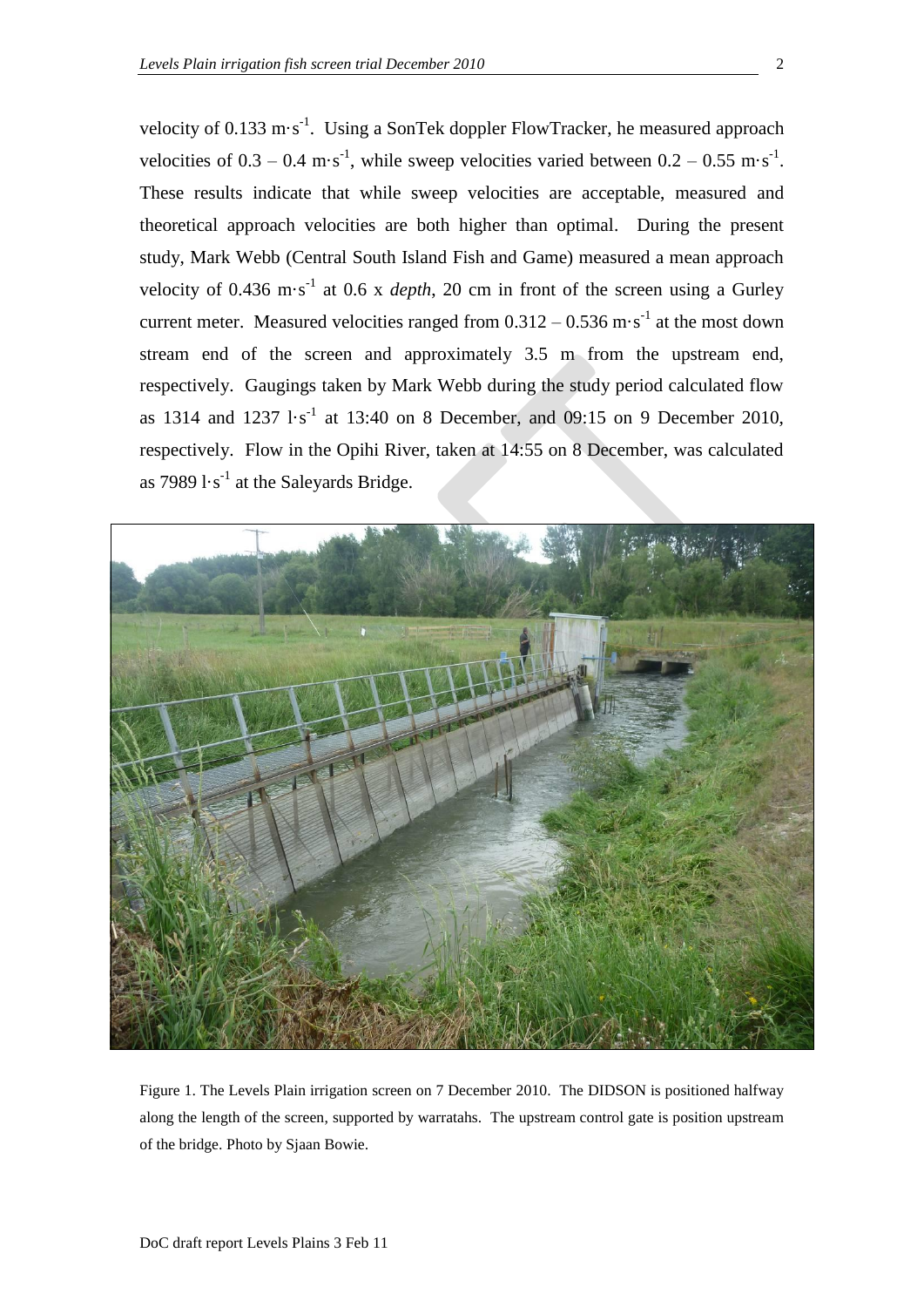

Figure 2. The dewatered forebay and screen, looking upstream toward the bridge and the control gate (left), and the downstream side of the screen while water was shut off. (right). Both photos were taken on 7 December 2010. Left photo by Sjaan Bowie, righr photo by Nicholas Dunn.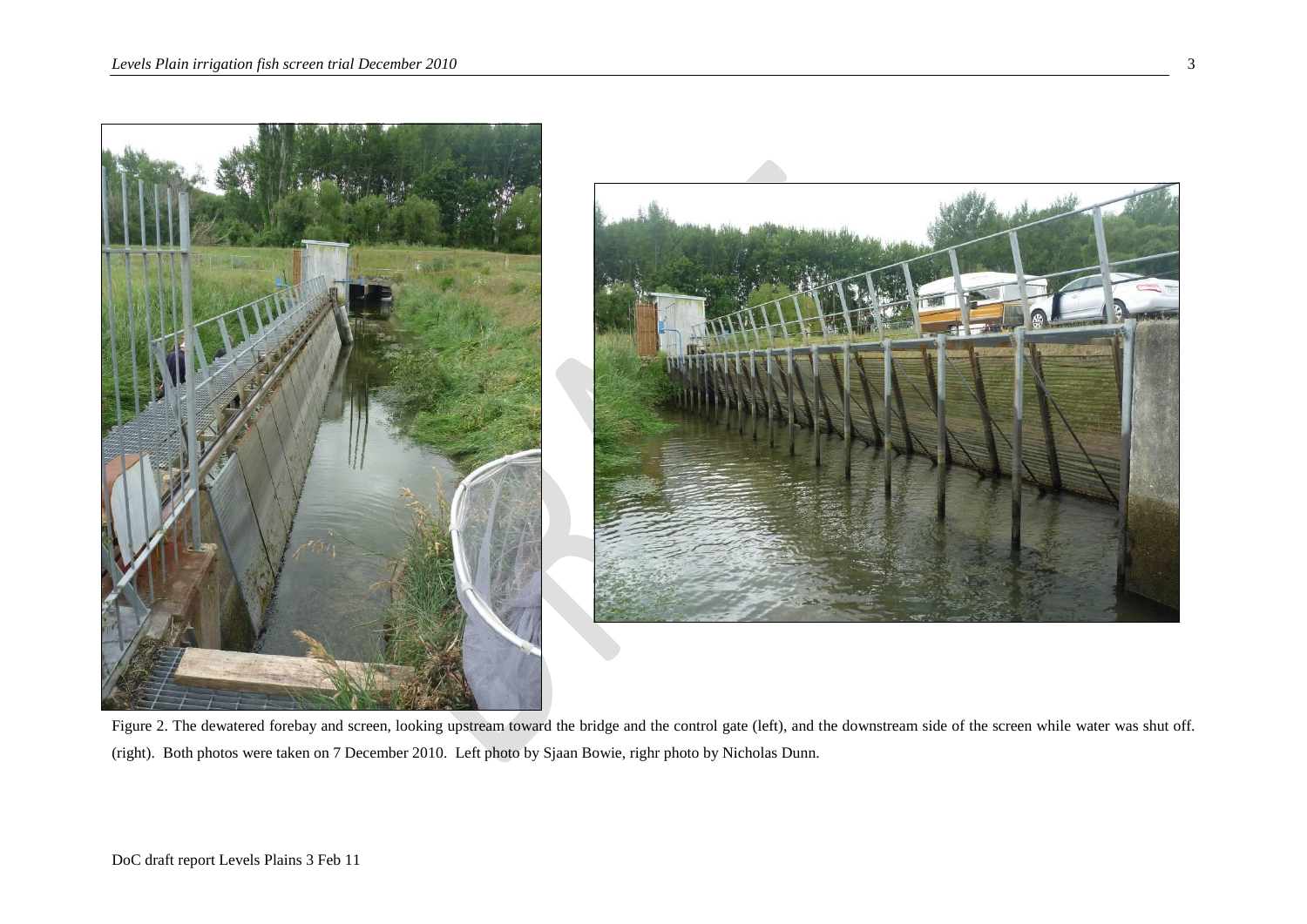### **Methods**

The current investigations took place during  $6 - 9$  December 2010. The study consisted of two trials in which rainbow trout (*Oncorhynchus mykiss*) and Chinook salmon (*Oncorhynchus tshawytscha*) were released into the fore bay area between the control gate and screen (Area 1 in Figure 3), followed by electrofishing this area the next morning. This sought to test the efficiency of the DIDSON, to record species present, count numbers, and record movement and size of fish moving around and/or through the screen. The DIDSON camera was set up at Position 1 (Figure 3) on 6 December 2010 by Aaron Quaterman (Cawthron Institute), and allowed to record background readings overnight, to determine fish species already present in the fore bay above the screen.

## *Pre Trial electrofishing – 7 December 2010*

Prior to Trial 1, electrofishing was conducted in Area 1 and 2 to determine what species of fish were naturally present both upstream and downstream of the screen, before experimental fish were introduced. Area 1 was 38 m long, with a mean width  $(\pm 1$  SEM) of 3.52  $\pm$  0.31 m, resulting in an area of approximately 134 m<sup>2</sup>, and a depth of 25 cm when the water was shut off. Area 2 was smaller with a mean width of 4 m, and a length of 20 m, or an area of approximately 80 m<sup>2</sup>. Initially, the cleaning brush was turned off, the fish bypass closed, a box seine net placed below Area 2, and the DIDSON camera removed. The water race was then dewatered by closing the control gate. This gate remained closed for 48 minutes. As water receded and was shut off, areas were fished separately, using a mainset electrofishing machine, with the cathode placed at the downstream end of each area. Fishing was conducted in an upstream direction by Dave West (DOC). Sjaan Bowie (DOC) acted as the bankside mainset operator. Adrian Meredith (ECan), Aaron Quaterman, and two members of the irrigation scheme used handheld scoop nets to capture fish. Fish were transferred from the stream bank via bucket to a measuring area by Nicholas Dunn (DOC), where they were processed further by Dave Kelly (DOC). Following identification to species, and measurement of Total length, or Fork Length for brown trout (*Salmo trutta*), for each area separately, fish were released back intothe head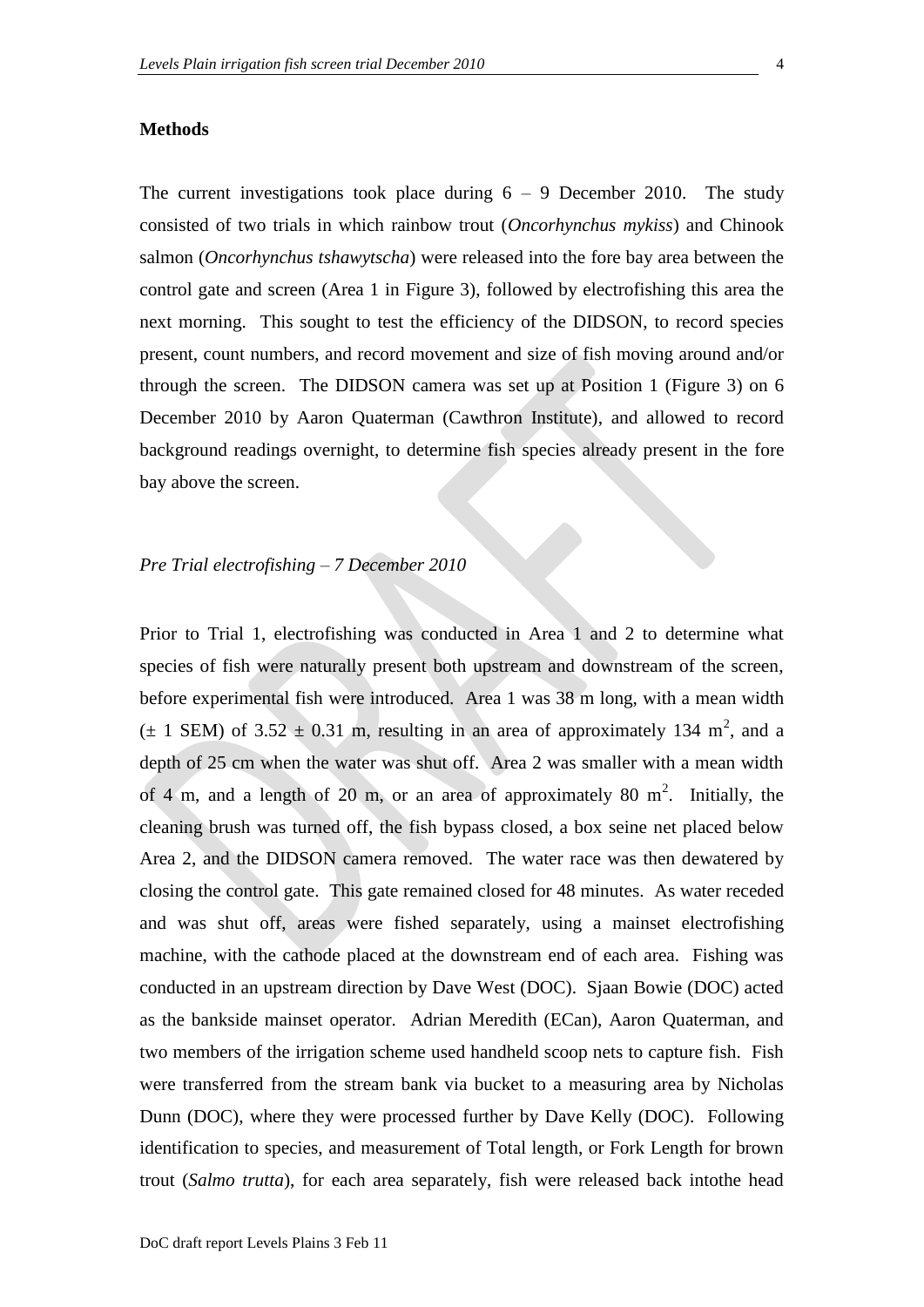race downstream of the control gate. Following electrofishing in Area 2, the downstream seine net was checked for captured fish. The control gate was then reopened and normal flow in the race resumed. The DIDSON camera was then reinstalled at Position 2.



Figure 3. Schematic overview of the fish screen and water race, with approximate location of experimental equipment.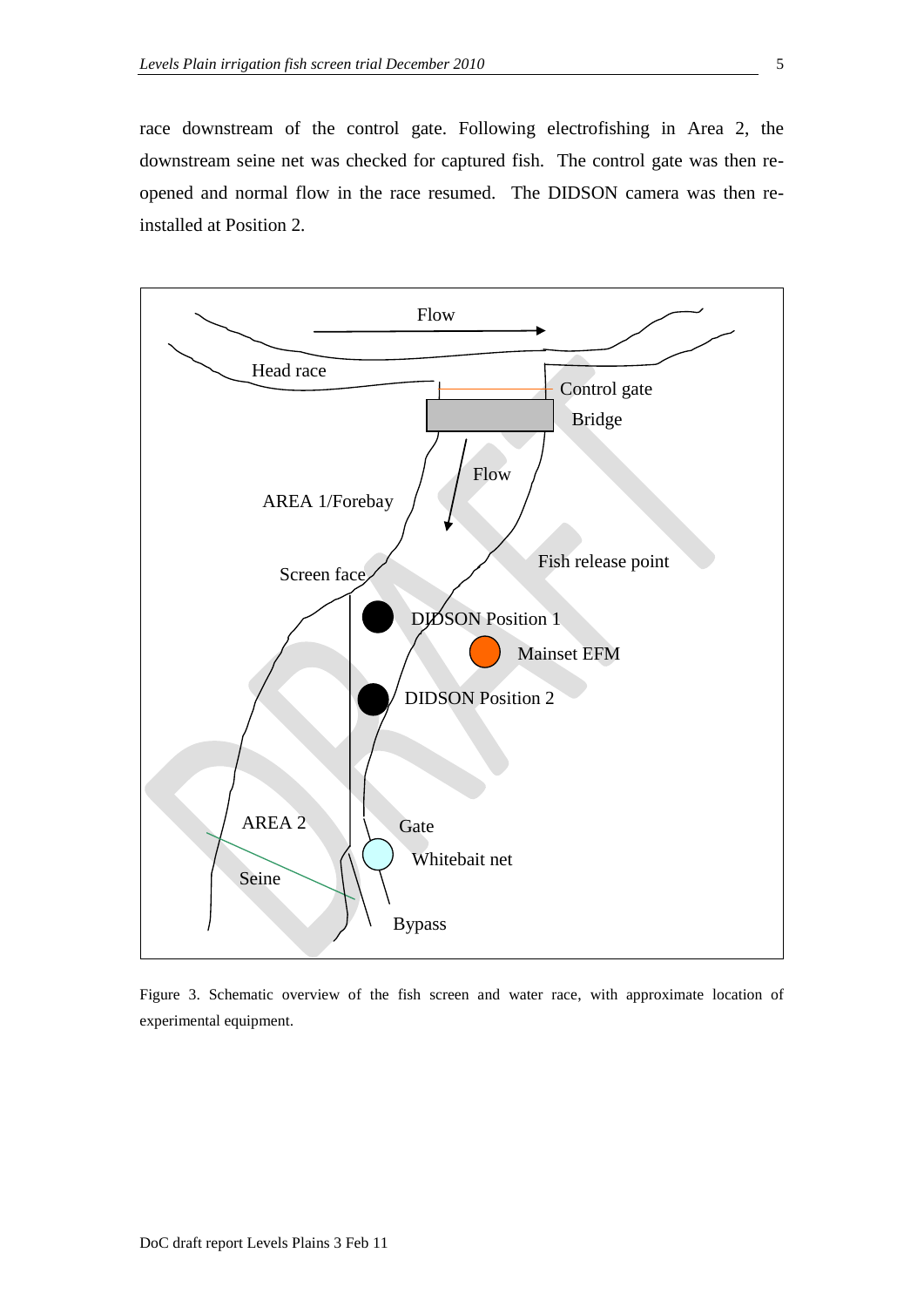### *Trial 1 – 7 – 8 December 2010*

This trial was designed as a staged release of rainbow trout and Chinook salmon to ensure the DIDSON was capable of detecting different species and different life stages. Before release of the trial fish, the screen cleaning brush was parked at the upstream end of the screen. At circa 1 hour intervals the brush was operated to clear the screen of debris throughout the trial period. The fish bypass was also closed prior to trial fish release, using a metal plate gate, and kept closed over the whole period of the trial, to assist assessment of use of the bypass by fish. At 14:55, 500 hatchery reared rainbow trout (mean fork length  $\pm$  1 SEM: 29.8  $\pm$  0.74 mm FL), were released into Area 1 at or about NZTM E1453243 N5097718. One hour later 1000 hatchery reared Chinook salmon (mean fork length  $\pm 1$  SEM: 111.8  $\pm$  1.81 mm FL) were also released.

On the morning of 8 December 2010, the seine net at the downstream end of Area 2 was checked at 10:00, and captured fish removed, identified to species, and measured. The water was shut off at the control gate at 11:03 for a period of 43 minutes. Electrofishing was then conducted in an upstream direction by Mark Webb over a period of 40 minutes. The earth strap cathode was set up from the bridge. During six minutes of this period, electrofishing was suspended as the cathode broke and required repair. Aaron Quaterman used a handheld scoop net and Nicholas Dunn a pole seine net, to capture fish. Spot fishing was also conducted for 5 minutes, once the water flow had resumed, to capture fish not previously caught. Whitebait- and scoop- nets used to catch fish around bypass intake. Following electrofishing, fish were identified to species and total numbers caught were recorded.

#### *Trial 2 – 8 – 9 December 2010*

Trial 2 was designed to test if the DIDSON was capable of detecting different species and different life stages with the fish bypass open. At the conclusion of Trial 1 the bypass was opened and left open. Initial attempts to place a whitebait net in front of the bypass to capture fish going into this structure proved unsuccessful, thus was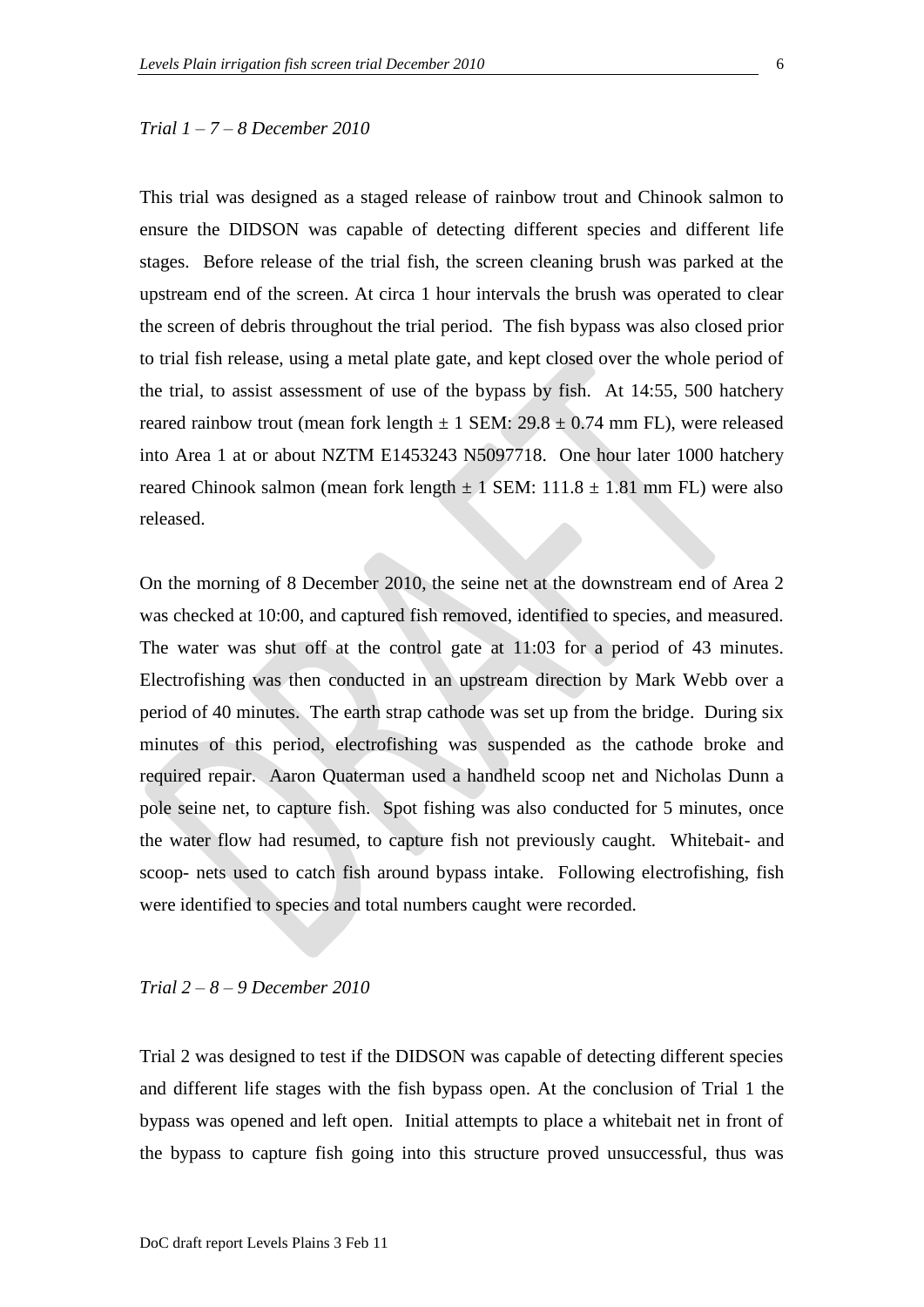discontinued. Rainbow trout and Chinook salmon were kept in live bins over night downstream of the screen in Area 2. These trial 2 fish were released into Area 1 beginning with 903 rainbow trout at 13:34. Over the period  $14:02 - 14:10$ , 300 Chinook salmon were released in three batches of 100 individuals. The DIDSON was then allowed to record fish behaviour overnight. On the morning of 9 December 2010, electrofishing was conducted in a manner similar to that described in Trial 1 beginning at 10:30. Electrofishing was conducted by Mark Webb, assisted by Aaron Quaterman, and Hamish Stevens (Fish & Game).

### **Results**

*Pre Trial electrofishing – 7 December 2010*

Fish species captured during the pre Trial 1 electrofishing in areas 1 and 2 are summarised in Table 1.

### *Trial 1 – 7 – 8 December 2010*

One hour after the rainbow trout were released, the seine net was lifted and checked. No rainbow trout were captured downstream of the screen. Neither were rainbow trout caught in a whitebait net placed downstream of the large mesh screen during the same period. However, when the seine net was checked at 10:00 on 8 December 2010, seven rainbow trout had been captured. This is despite the net becoming detached from one of its supporting warratahs between  $00:00 - 07:00$ . These rainbow trout which had passed through the screen had a mean ( $\pm$  1 SEM) length of 28.4  $\pm$ 1.04 mm FL.

Prior to water shut off and electrofishing, behaviour of fish was observed from the bank. Schools of rainbow trout were observed close to the grassy margin of the true left bank of the fore bay in Area 1. However, the larger Chinook salmon did interact with the screen and brush. Chinook salmon were typically in small schools. No Chinook salmon were observed to become entrained on the screen when the water was on. Also they were able to swim underneath the brush as it did not reach to the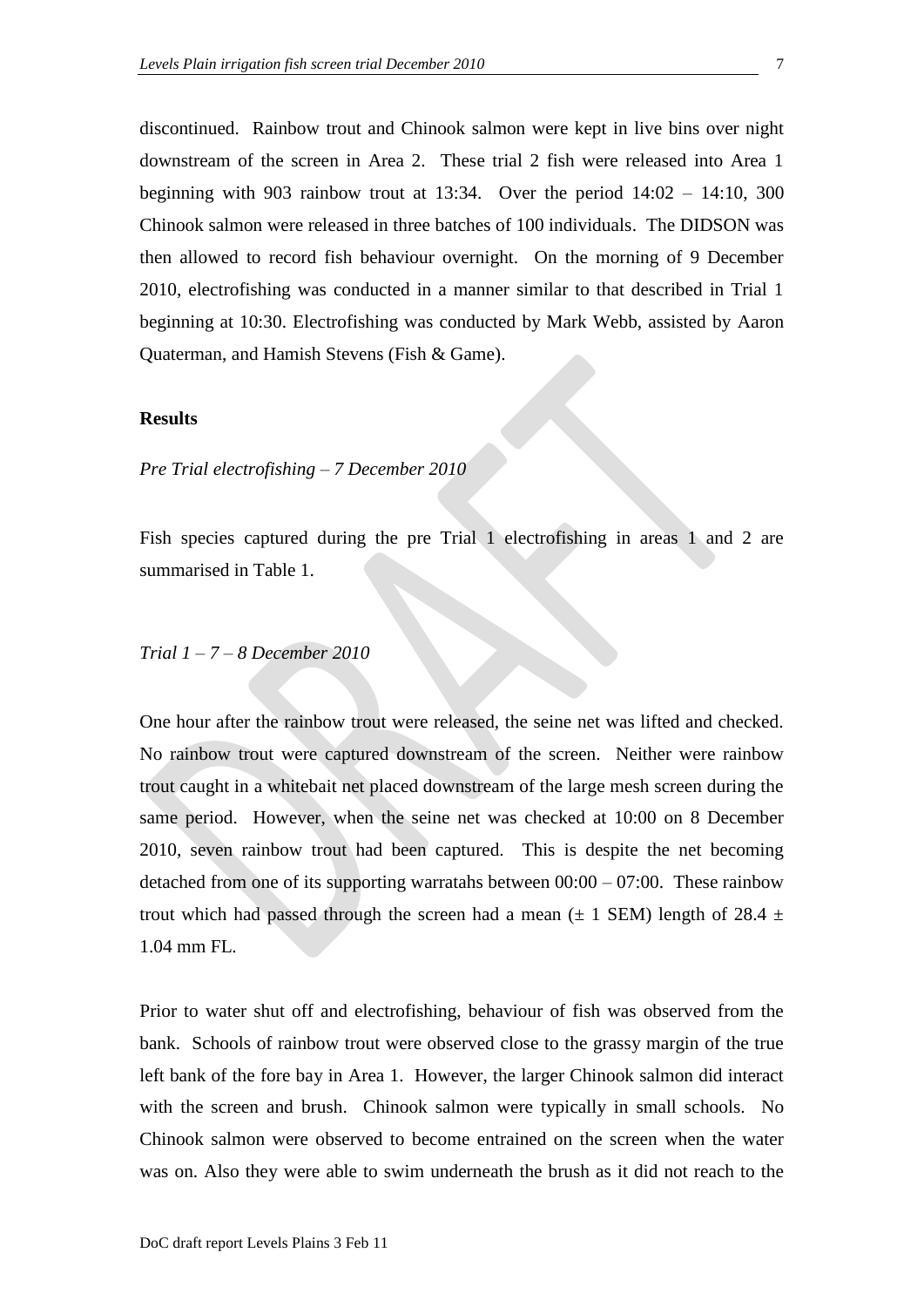stream bed. Further, a solid metal skirt formed the bottom of the screen, meaning fish were not entrained on the screen when swimming close to the stream bed.

Table 1. Fish species present in Area 1 and 2 captured during the pre Trial 1 electrofishing and their measured lengths. Lengths are Total length (mm) for all species except brown trout which is given as Fork Length.

| Common name         | Species name            | Number<br>captured | Length (mm)                                      |
|---------------------|-------------------------|--------------------|--------------------------------------------------|
| Area 1              |                         |                    |                                                  |
| Longfin eel         | Anguilla australis      | 10                 | 190, 280, 280, 320, 370, 430, 450, 610, 650, 700 |
| Torrent fish        | Cheimarrichthys fosteri | 6                  | 106, 107, 110, 111, 123, 132                     |
| Upland bully        | Gobiomorphus breviceps  | 12                 | 49, 50, 58, 60, 62, 62, 63, 69, 72, 90           |
| Common bully        | Gobiomorphus cotidianus | 1                  | 132                                              |
| Brown trout         | Salmo trutta            | 6                  | 53, 53, 59, 84, 150, 580                         |
| Area 2              |                         |                    |                                                  |
| <b>Upland bully</b> | Gobiomorphus breviceps  | 5                  | 41, 50, 50, 52, 60                               |
|                     |                         |                    |                                                  |

No rainbow trout were captured during electrofishing. However, using electrofishing and scoop nets to catch fish around the bypass intake, a total of 794 Chinook salmon (79.4 % recapture success) were captured, meaning 206 individuals remained in Area 1 at the end of Trial 1. Further, 1 torrentfish and 1 common bully were also caught during electrofishing. Once the flow was resumed, 8 Chinook salmon (included in the 794) were found to have become trapped against the screen as the water quickly rose. Chinook salmon that were stuck on the screen were washed off as the cleaning brush approached, then pushed away from both brush and screen.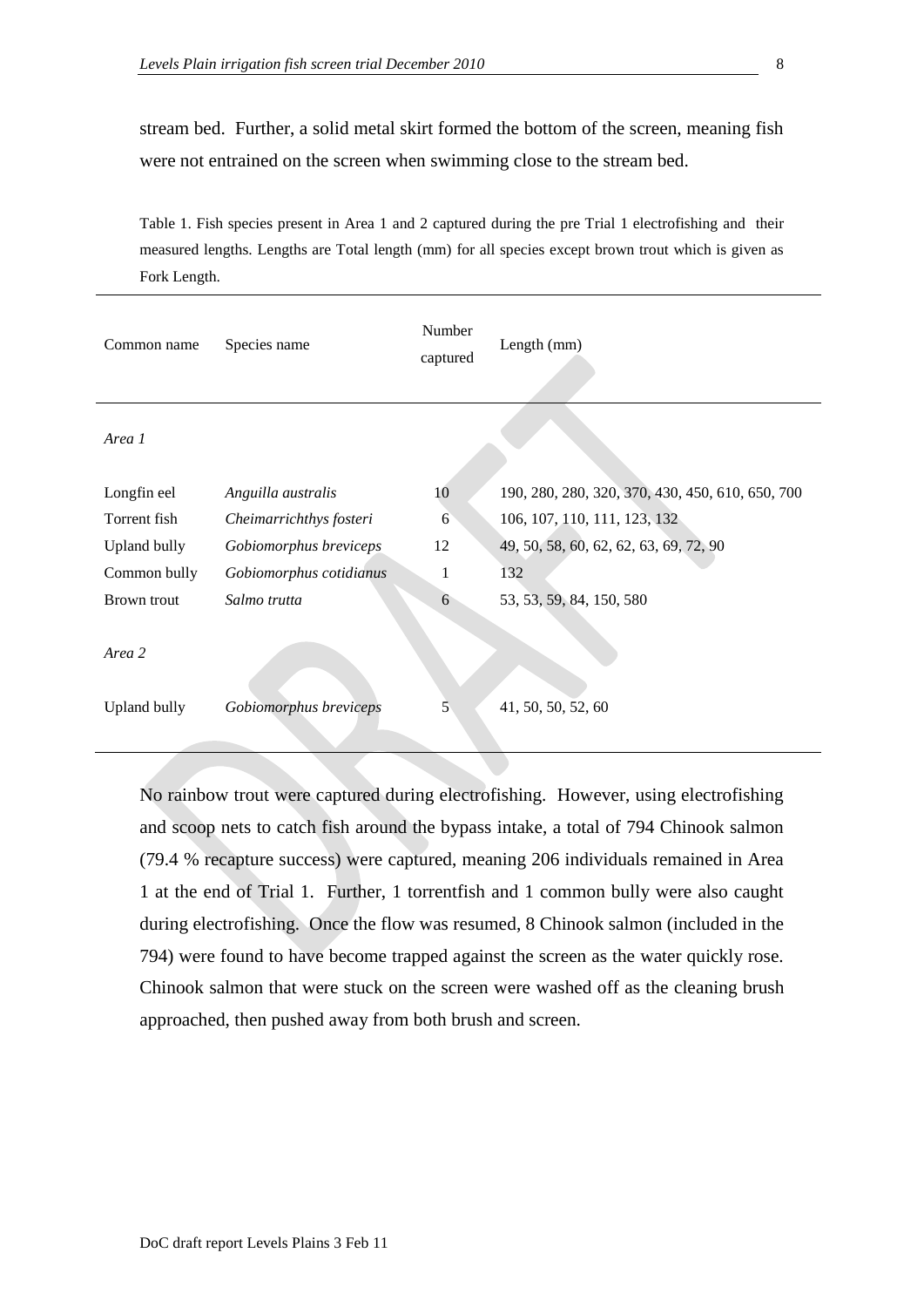### *Trial 2 – 8 – 9 December 2010*

During electrofishing of Area 1, no rainbow trout were captured, but 153 Chinook salmon were recaptured. Three hundred Chinook salmon were released in Trial 2, and an additional 206 were not captured in Trial 1. At the conclusion of Trial 2 it was estimated that 20 Chinook salmon remained that were not caught. As the bypass was open, it is unclear the number of Chinook salmon in Area 1 at the start of Trial 2, meaning a percentage capture success cannot be calculated.

## **Conclusions and lessons**

The following can be summarised based on the work reported here, which does not include DIDSON results:

- A variety of fish species have become entrained in the canal system between the intake on the Opihi River and the screen.
- Entrained species are represented by a range in length of individuals. Larger shortfin eel and brown trout individuals can be considered predatory.
- Small rainbow trout can pass through the screen, the mesh size of which is 3 5 mm.
- Electrofishing both upstream and downstream of screens is required to determine baseline/background fish populations. This is also required to identify screen facility parameters, the efficiency of the bypass, and fish behaviour with the screen. Whether this is assessed using trapping and/or the DIDSON should be based on the DIDSON findings from the present study.
- Rigid traps down stream of screens and on any bypass are required in any future work. Rigid nets are required as in these trials both the seine net and whitebait nets failed. Cawthron are aware of floating, rigid nets in the North Island that could be utilised for future studies.
- Downstream nets are critical, as it needs to be specifically determined if fish are passing through the screen.
- The effects (mortalities) generated by cleaning systems have to be quantified in future studies.